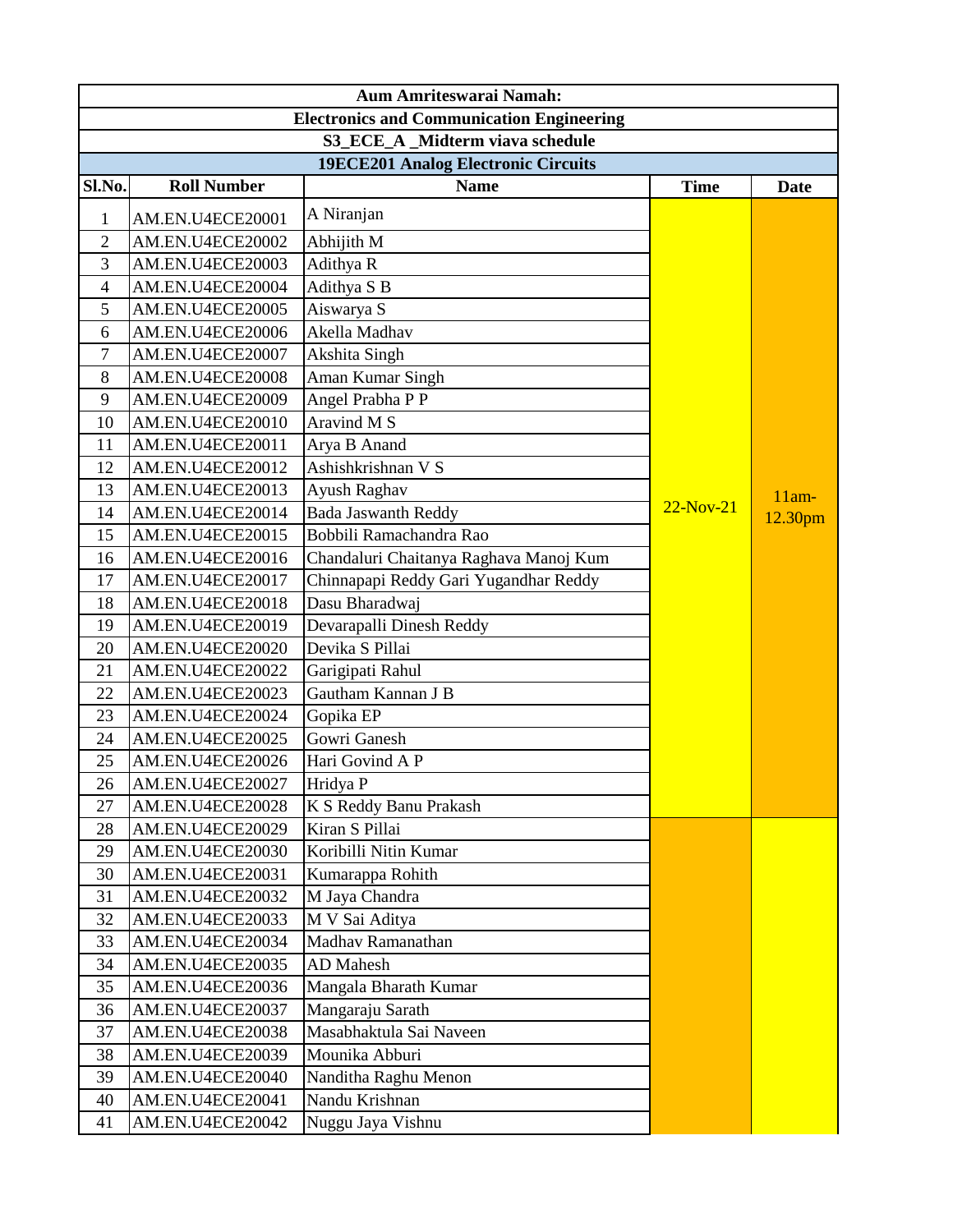| 42             | AM.EN.U4ECE20043        | Penumatsa Vikas Varma                    |             |                     |
|----------------|-------------------------|------------------------------------------|-------------|---------------------|
| 43             | AM.EN.U4ECE20044        | Pogula Chakri                            |             |                     |
| 44             | AM.EN.U4ECE20045        | Ramakrishna S R                          |             |                     |
| 45             | AM.EN.U4ECE20046        | Ravuri Jitender                          |             |                     |
| 46             | AM.EN.U4ECE20047        | S Akhil                                  |             |                     |
| 47             | AM.EN.U4ECE20048        | Sai Samriddh A R                         |             |                     |
| 48             | AM.EN.U4ECE20049        | Satti Saketh Devi SreeTej                |             |                     |
| 49             | AM.EN.U4ECE20051        | Sneha ML                                 |             |                     |
| 50             | AM.EN.U4ECE20052        | V Krishnanunny                           |             |                     |
| 51             | AM.EN.U4ECE20053        | Vavilala Sushanth                        |             |                     |
| 52             | AM.EN.U4ECE20054        | Vishnu B                                 |             |                     |
| 53             | AM.EN.U4ECE20055        | Yadukrishnan C P                         |             |                     |
| 54             | AM.EN.U4ECE20056        | Yarasani Bhargavi                        |             | $11am-$             |
| 55             | AM.EN.U4ECE20057        | Jyothisha Mohan                          | $23-Nov-21$ | 12.30 <sub>pm</sub> |
|                |                         | <b>19ECE202 Applied Electromagnetics</b> |             |                     |
| Sl.No.         | <b>Roll Number</b>      | <b>Name</b>                              | <b>Time</b> | <b>Date</b>         |
| $\mathbf{1}$   | AM.EN.U4ECE20001        | A Niranjan                               |             |                     |
| $\overline{2}$ | AM.EN.U4ECE20002        | Abhijith M                               |             |                     |
| 3              | AM.EN.U4ECE20003        | Adithya R                                |             |                     |
| $\overline{4}$ | AM.EN.U4ECE20004        | Adithya S B                              |             |                     |
| 5              | AM.EN.U4ECE20005        | Aiswarya S                               |             |                     |
| 6              | AM.EN.U4ECE20006        | Akella Madhav                            |             |                     |
| $\overline{7}$ | AM.EN.U4ECE20007        | <b>Akshita Singh</b>                     |             |                     |
| 8              | AM.EN.U4ECE20008        | <b>Aman Kumar Singh</b>                  |             |                     |
| 9              | AM.EN.U4ECE20009        | Angel Prabha P P                         | $10am-01pm$ |                     |
| 10             | AM.EN.U4ECE20010        | Aravind M S                              |             |                     |
| 11             | AM.EN.U4ECE20011        | Arya B Anand                             |             |                     |
| 12             | AM.EN.U4ECE20012        | Ashishkrishnan V S                       |             |                     |
| 13             | AM.EN.U4ECE20013        | Ayush Raghav                             |             |                     |
| 14             | AM.EN.U4ECE20014        | <b>Bada Jaswanth Reddy</b>               |             |                     |
| 15             | AM.EN.U4ECE20015        | Bobbili Ramachandra Rao                  |             |                     |
| 16             | AM.EN.U4ECE20016        | Chandaluri Chaitanya Raghava Manoj Kum   |             |                     |
| 17             | AM.EN.U4ECE20017        | Chinnapapi Reddy Gari Yugandhar Reddy    |             |                     |
| 18             | <b>AM.EN.U4ECE20018</b> | Dasu Bharadwaj                           |             |                     |
| 19             | <b>AM.EN.U4ECE20019</b> | Devarapalli Dinesh Reddy                 |             |                     |
| 20             | AM.EN.U4ECE20020        | Devika S Pillai                          |             |                     |
| 21             | <b>AM.EN.U4ECE20022</b> | Garigipati Rahul                         |             | 22/11/2021          |
| 22             | <b>AM.EN.U4ECE20023</b> | <b>Gautham Kannan J B</b>                |             |                     |
| 23             | AM.EN.U4ECE20024        | Gopika EP                                |             |                     |
| 24             | <b>AM.EN.U4ECE20025</b> | <b>Gowri Ganesh</b>                      |             |                     |
| 25             | <b>AM.EN.U4ECE20026</b> | Hari Govind A P                          |             |                     |
| 26             | <b>AM.EN.U4ECE20027</b> | Hridya P                                 |             |                     |
| 27             | <b>AM.EN.U4ECE20028</b> | <b>K S Reddy Banu Prakash</b>            |             |                     |
| 28             | <b>AM.EN.U4ECE20029</b> | Kiran S Pillai                           |             |                     |
| 29             | <b>AM.EN.U4ECE20030</b> | Koribilli Nitin Kumar                    |             |                     |
| 30             | <b>AM.EN.U4ECE20031</b> | Kumarappa Rohith                         | $2pm-6pm$   |                     |
| 31             | <b>AM.EN.U4ECE20032</b> | M Jaya Chandra                           |             |                     |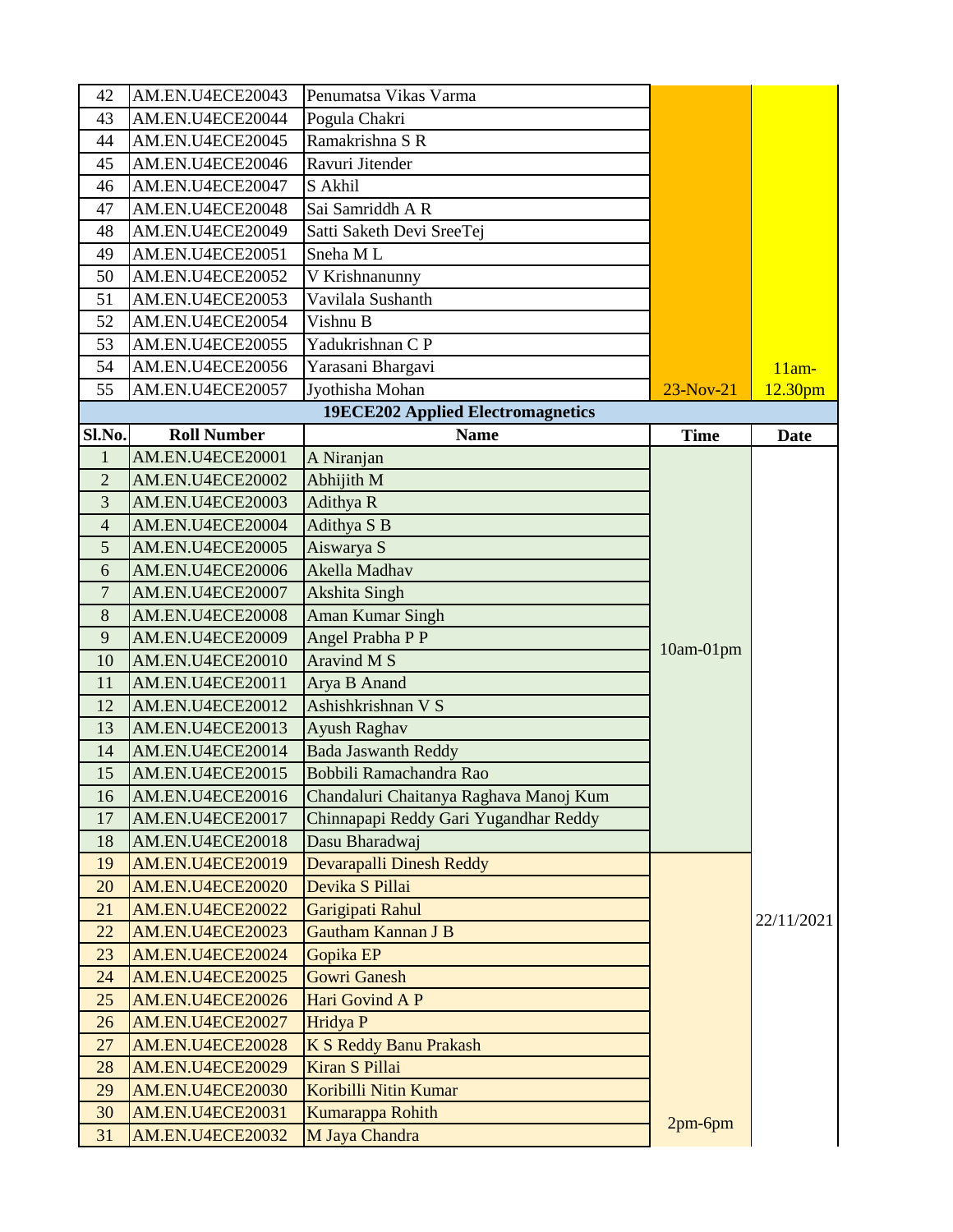| 32             | <b>AM.EN.U4ECE20033</b>              | M V Sai Aditya                         |            |            |
|----------------|--------------------------------------|----------------------------------------|------------|------------|
| 33             | AM.EN.U4ECE20034                     | Madhav Ramanathan                      |            |            |
| 34             | AM.EN.U4ECE20035                     | <b>AD</b> Mahesh                       |            |            |
| 35             | <b>AM.EN.U4ECE20036</b>              | Mangala Bharath Kumar                  |            |            |
| 36             | AM.EN.U4ECE20037                     | Mangaraju Sarath                       |            |            |
| 37             | <b>AM.EN.U4ECE20038</b>              | Masabhaktula Sai Naveen                |            |            |
| 38             | <b>AM.EN.U4ECE20039</b>              | Mounika Abburi                         |            |            |
| 39             | AM.EN.U4ECE20040                     | <b>Nanditha Raghu Menon</b>            |            |            |
| 40             | AM.EN.U4ECE20041                     | Nandu Krishnan                         |            |            |
| 41             | AM.EN.U4ECE20042                     | Nuggu Jaya Vishnu                      |            |            |
| 42             | AM.EN.U4ECE20043                     | Penumatsa Vikas Varma                  |            |            |
| 43             | AM.EN.U4ECE20044                     | Pogula Chakri                          |            |            |
| 44             | AM.EN.U4ECE20045                     | Ramakrishna S R                        |            |            |
| 45             | AM.EN.U4ECE20046                     | Ravuri Jitender                        |            |            |
| 46             | AM.EN.U4ECE20047                     | S Akhil                                |            |            |
| 47             | AM.EN.U4ECE20048                     | Sai Samriddh A R                       |            |            |
| 48             | AM.EN.U4ECE20049                     | Satti Saketh Devi SreeTej              |            |            |
| 49             | AM.EN.U4ECE20051                     | Sneha ML                               | $10am-1pm$ | 23/11/2021 |
| 50             | AM.EN.U4ECE20052                     | V Krishnanunny                         |            |            |
| 51             | AM.EN.U4ECE20053                     | Vavilala Sushanth                      |            |            |
| 52             | AM.EN.U4ECE20054                     | Vishnu B                               |            |            |
| 53             | AM.EN.U4ECE20055                     | Yadukrishnan C P                       |            |            |
| 54             | AM.EN.U4ECE20056                     | Yarasani Bhargavi                      |            |            |
| 55             | AM.EN.U4ECE20057                     | Jyothisha Mohan                        |            |            |
|                |                                      |                                        |            |            |
|                |                                      | 19ECE203 Signals and Systems           |            |            |
|                | Sl.No. Roll Number                   | Name                                   | Time       | Date       |
| $\mathbf{1}$   | AM.EN.U4ECE20001                     | A Niranjan                             |            |            |
| $\overline{2}$ | AM.EN.U4ECE20002                     | Abhijith M                             |            |            |
| 3              | AM.EN.U4ECE20003                     | Adithya R                              |            |            |
| 4              | AM.EN.U4ECE20004                     | Adithya S B                            |            |            |
| 5              | AM.EN.U4ECE20005                     | Aiswarya S                             |            |            |
| 6              | AM.EN.U4ECE20006                     | Akella Madhav                          |            |            |
| 7              | AM.EN.U4ECE20007                     | Akshita Singh                          |            |            |
| 8              | AM.EN.U4ECE20008                     | Aman Kumar Singh                       |            |            |
| 9              | AM.EN.U4ECE20009                     | Angel Prabha P P                       | 9am-12pm   |            |
| 10             | AM.EN.U4ECE20010                     | Aravind M S                            |            |            |
| 11             | AM.EN.U4ECE20011                     | Arya B Anand                           |            |            |
| 12             | AM.EN.U4ECE20012                     | Ashishkrishnan V S                     |            |            |
| 13             | AM.EN.U4ECE20013                     | Ayush Raghav                           |            |            |
| 14             | AM.EN.U4ECE20014                     | <b>Bada Jaswanth Reddy</b>             |            |            |
| 15             | AM.EN.U4ECE20015                     | Bobbili Ramachandra Rao                |            |            |
| 16             | AM.EN.U4ECE20016                     | Chandaluri Chaitanya Raghava Manoj Kum |            |            |
| 17             | AM.EN.U4ECE20017                     | Chinnapapi Reddy Gari Yugandhar Reddy  |            |            |
| 18             | AM.EN.U4ECE20018                     | Dasu Bharadwaj                         |            |            |
| 19             | AM.EN.U4ECE20019                     | Devarapalli Dinesh Reddy               |            |            |
| 20<br>21       | AM.EN.U4ECE20020<br>AM.EN.U4ECE20022 | Devika S Pillai<br>Garigipati Rahul    |            | 16/11/2021 |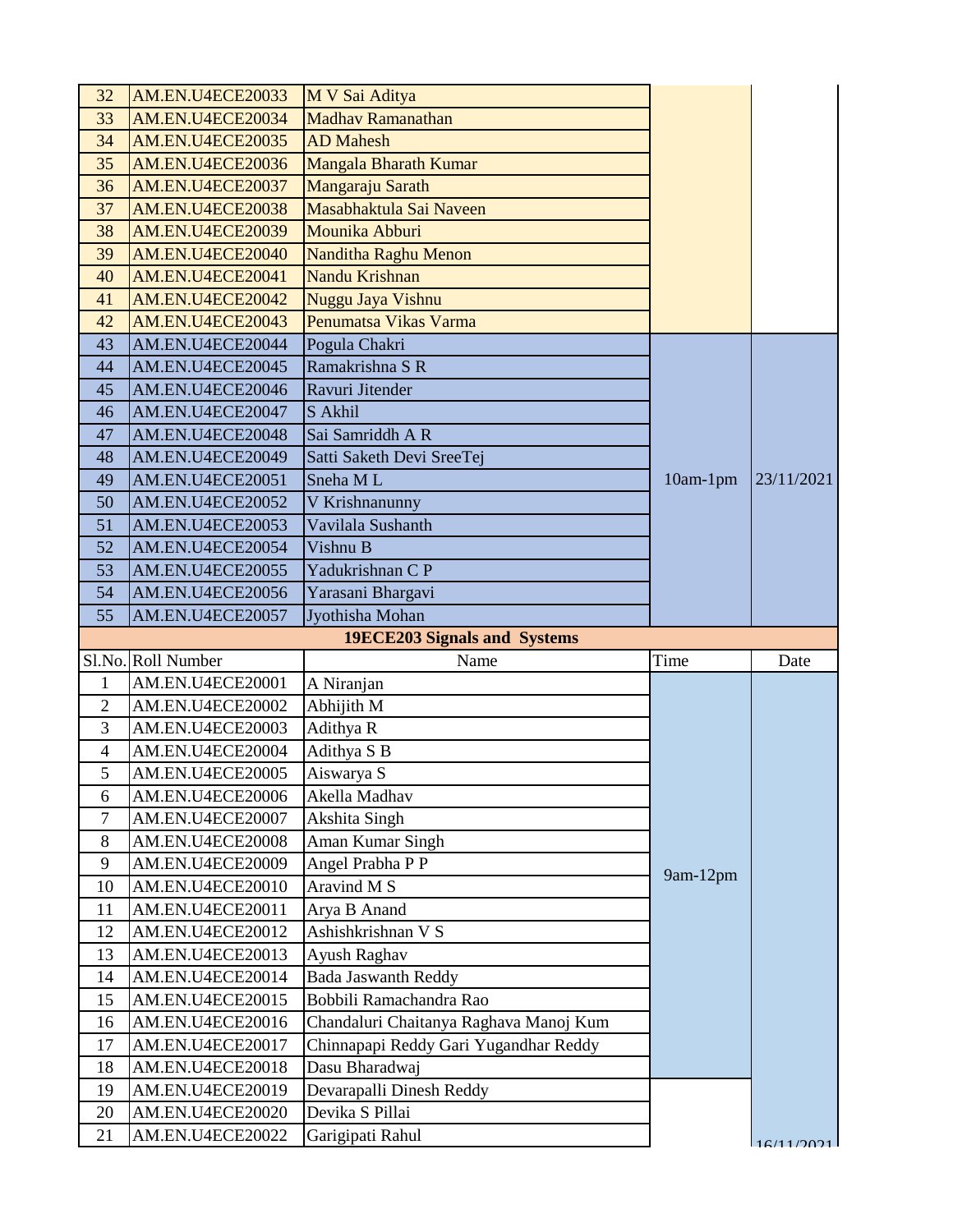| 22               | AM.EN.U4ECE20023   | Gautham Kannan J B                              |             | 10/11/2021 |
|------------------|--------------------|-------------------------------------------------|-------------|------------|
| 23               | AM.EN.U4ECE20024   | Gopika EP                                       |             |            |
| 24               | AM.EN.U4ECE20025   | Gowri Ganesh                                    |             |            |
| 25               | AM.EN.U4ECE20026   | Hari Govind A P                                 |             |            |
| 26               | AM.EN.U4ECE20027   | Hridya P                                        |             |            |
| 27               | AM.EN.U4ECE20028   | K S Reddy Banu Prakash                          |             |            |
| 28               | AM.EN.U4ECE20029   | Kiran S Pillai                                  |             |            |
| 29               | AM.EN.U4ECE20030   | Koribilli Nitin Kumar                           |             |            |
| 30               | AM.EN.U4ECE20031   | Kumarappa Rohith                                |             |            |
| 31               | AM.EN.U4ECE20032   | M Jaya Chandra                                  | 2pm-6pm     |            |
| 32               | AM.EN.U4ECE20033   | M V Sai Aditya                                  |             |            |
| 33               | AM.EN.U4ECE20034   | Madhav Ramanathan                               |             |            |
| 34               | AM.EN.U4ECE20035   | <b>AD</b> Mahesh                                |             |            |
| 35               | AM.EN.U4ECE20036   | Mangala Bharath Kumar                           |             |            |
| 36               | AM.EN.U4ECE20037   | Mangaraju Sarath                                |             |            |
| 37               | AM.EN.U4ECE20038   | Masabhaktula Sai Naveen                         |             |            |
| 38               | AM.EN.U4ECE20039   | Mounika Abburi                                  |             |            |
| 39               | AM.EN.U4ECE20040   | Nanditha Raghu Menon                            |             |            |
| 40               | AM.EN.U4ECE20041   | Nandu Krishnan                                  |             |            |
| 41               | AM.EN.U4ECE20042   | Nuggu Jaya Vishnu                               |             |            |
| 42               | AM.EN.U4ECE20043   | Penumatsa Vikas Varma                           |             |            |
| 43               | AM.EN.U4ECE20044   | Pogula Chakri                                   |             |            |
| 44               | AM.EN.U4ECE20045   | Ramakrishna S R                                 |             |            |
| 45               | AM.EN.U4ECE20046   | Ravuri Jitender                                 |             |            |
| 46               | AM.EN.U4ECE20047   | S Akhil                                         |             |            |
| 47               | AM.EN.U4ECE20048   | Sai Samriddh A R                                |             |            |
| 48               | AM.EN.U4ECE20049   | Satti Saketh Devi SreeTej                       |             |            |
| 49               | AM.EN.U4ECE20051   | Sneha ML                                        | $9am-12pm$  | 17/11/2021 |
| 50               | AM.EN.U4ECE20052   | V Krishnanunny                                  |             |            |
| 51               | AM.EN.U4ECE20053   | Vavilala Sushanth                               |             |            |
| 52               | AM.EN.U4ECE20054   | Vishnu B                                        |             |            |
| 53               | AM.EN.U4ECE20055   | Yadukrishnan C P                                |             |            |
| 54               | AM.EN.U4ECE20056   | Yarasani Bhargavi                               |             |            |
| 55               | AM.EN.U4ECE20057   | Jyothisha Mohan                                 |             |            |
|                  |                    | <b>19ECE204 Digital Electronics and Systems</b> |             |            |
|                  | Sl.No. Roll Number | Name                                            | Time        | Date       |
| $\mathbf{1}$     | AM.EN.U4ECE20001   | A Niranjan                                      |             |            |
| $\overline{2}$   | AM.EN.U4ECE20002   | Abhijith M                                      | 17-Nov-21   | 9.30am-    |
| 3                | AM.EN.U4ECE20003   | Adithya R                                       |             | 10.30am    |
| $\overline{4}$   | AM.EN.U4ECE20004   | Adithya S B                                     |             |            |
| 5                | AM.EN.U4ECE20005   | Aiswarya S                                      |             |            |
| $\boldsymbol{6}$ | AM.EN.U4ECE20006   | Akella Madhav                                   | $17-Nov-21$ | 10.30am-   |
| $\overline{7}$   | AM.EN.U4ECE20007   | Akshita Singh                                   |             | 11.30am    |
| 8                | AM.EN.U4ECE20008   | Aman Kumar Singh                                |             |            |
| 9                | AM.EN.U4ECE20009   | Angel Prabha P P                                |             |            |
| 10               | AM.EN.U4ECE20010   | Aravind M S                                     | $17-Nov-21$ | 11.30am-   |
|                  |                    |                                                 |             |            |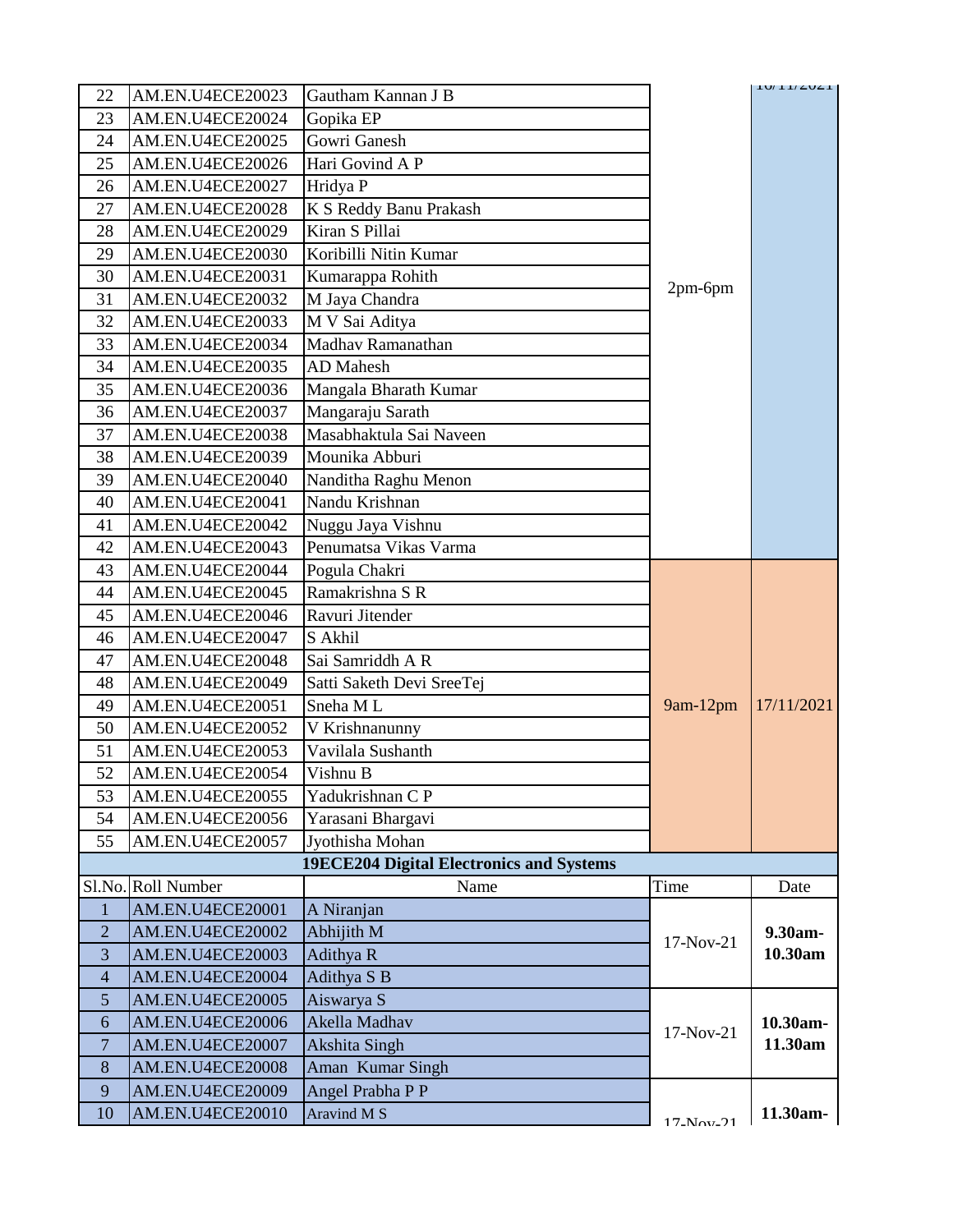| 11                                               | AM.EN.U4ECE20011 | Arya B Anand                             | ⊥ / ¯⊥ ¶∪ V ¯∠ ⊥ | 12.30pm       |
|--------------------------------------------------|------------------|------------------------------------------|------------------|---------------|
| 12                                               | AM.EN.U4ECE20012 | Ashishkrishnan V S                       |                  |               |
| 13                                               | AM.EN.U4ECE20013 | Ayush Raghav                             |                  |               |
| 14                                               | AM.EN.U4ECE20014 | <b>Bada Jaswanth Reddy</b>               | $17-Nov-21$      | $1.15$ pm $-$ |
| 15                                               | AM.EN.U4ECE20015 | Bobbili Ramachandra Rao                  |                  | 2.45pm        |
| 16                                               | AM.EN.U4ECE20016 | Chandaluri Chaitanya Raghava Manoj Kumar |                  |               |
| 17                                               | AM.EN.U4ECE20017 | Chinnapapi Reddy Gari Yugandhar Reddy    |                  |               |
| 18                                               | AM.EN.U4ECE20018 | Dasu Bharadwaj                           |                  | 2.45pm-       |
| 19                                               | AM.EN.U4ECE20019 | Devarapalli Dinesh Reddy                 | 17-Nov-21        | 3.45pm        |
| 20                                               | AM.EN.U4ECE20020 | Devika S Pillai                          |                  |               |
| 21                                               | AM.EN.U4ECE20022 | Garigipati Rahul                         |                  |               |
| 22                                               | AM.EN.U4ECE20023 | Gautham Kannan J B                       |                  | 3.45pm-       |
| 23                                               | AM.EN.U4ECE20024 | Gopika EP                                | $17-Nov-21$      | 4.45pm        |
| 24                                               | AM.EN.U4ECE20025 | Gowri Ganesh                             |                  |               |
| 25                                               | AM.EN.U4ECE20026 | Hari Govind A P                          |                  |               |
| 26                                               | AM.EN.U4ECE20027 | Hridya P                                 |                  | 7.00pm-       |
| 27                                               | AM.EN.U4ECE20028 | K S Reddy Banu Prakash                   | $17-Nov-21$      | 8.00pm        |
| 28                                               | AM.EN.U4ECE20029 | Kiran S Pillai                           |                  |               |
| 29                                               | AM.EN.U4ECE20030 | Koribilli Nitin Kumar                    |                  |               |
| 30                                               | AM.EN.U4ECE20031 | Kumarappa Rohith                         |                  | 9.30am-       |
| 31                                               | AM.EN.U4ECE20032 | M Jaya Chandra                           | 18-Nov-21        | 10.30am       |
| 32                                               | AM.EN.U4ECE20033 | M V Sai Aditya                           |                  |               |
| 33                                               | AM.EN.U4ECE20034 | Madhav Ramanathan                        |                  |               |
| 34                                               | AM.EN.U4ECE20035 | <b>AD</b> Mahesh                         | 18-Nov-21        | 10.30am-      |
| 35                                               | AM.EN.U4ECE20036 | Mangala Bharath Kumar                    |                  | 11.30am       |
| 36                                               | AM.EN.U4ECE20037 | Mangaraju Sarath                         |                  |               |
| 37                                               | AM.EN.U4ECE20038 | Masabhaktula Sai Naveen                  |                  |               |
| 38                                               | AM.EN.U4ECE20039 | Mounika Abburi                           | 18-Nov-21        | 11.30am-      |
| 39                                               | AM.EN.U4ECE20040 | Nanditha Raghu Menon                     |                  | 12.30pm       |
| 40                                               | AM.EN.U4ECE20041 | Nandu Krishnan                           |                  |               |
| 41                                               | AM.EN.U4ECE20042 | Nuggu Jaya Vishnu                        |                  |               |
| 42                                               | AM.EN.U4ECE20043 | Penumatsa Vikas Varma                    | 18-Nov-21        | $1.15$ pm $-$ |
| 43                                               | AM.EN.U4ECE20044 | Pogula Chakri                            |                  | 2.45pm        |
| 44                                               | AM.EN.U4ECE20045 | Ramakrishna S R                          |                  |               |
| 45                                               | AM.EN.U4ECE20046 | Ravuri Jitender                          |                  |               |
| 46                                               | AM.EN.U4ECE20047 | S Akhil                                  | 18-Nov-21        | 2.45pm-       |
| 47                                               | AM.EN.U4ECE20048 | Sai Samriddh A R                         |                  | 3.45pm        |
| 48                                               | AM.EN.U4ECE20049 | Satti Saketh Devi SreeTej                |                  |               |
| 49                                               | AM.EN.U4ECE20051 | Sneha ML                                 |                  |               |
| 50                                               | AM.EN.U4ECE20052 | V Krishnanunny                           | 18-Nov-21        | 3.45pm-       |
| 51                                               | AM.EN.U4ECE20053 | Vavilala Sushanth                        |                  | 4.45pm        |
| 52                                               | AM.EN.U4ECE20054 | Vishnu B                                 |                  |               |
| 53                                               | AM.EN.U4ECE20055 | Yadukrishnan C P                         |                  | 7.00pm-       |
| 54                                               | AM.EN.U4ECE20056 | Yarasani Bhargavi                        | 18-Nov-21        | 8.00pm        |
| 55                                               | AM.EN.U4ECE20057 | Jyothisha Mohan                          |                  |               |
| 19MAT205 Probability Theory and Random Processes |                  |                                          |                  |               |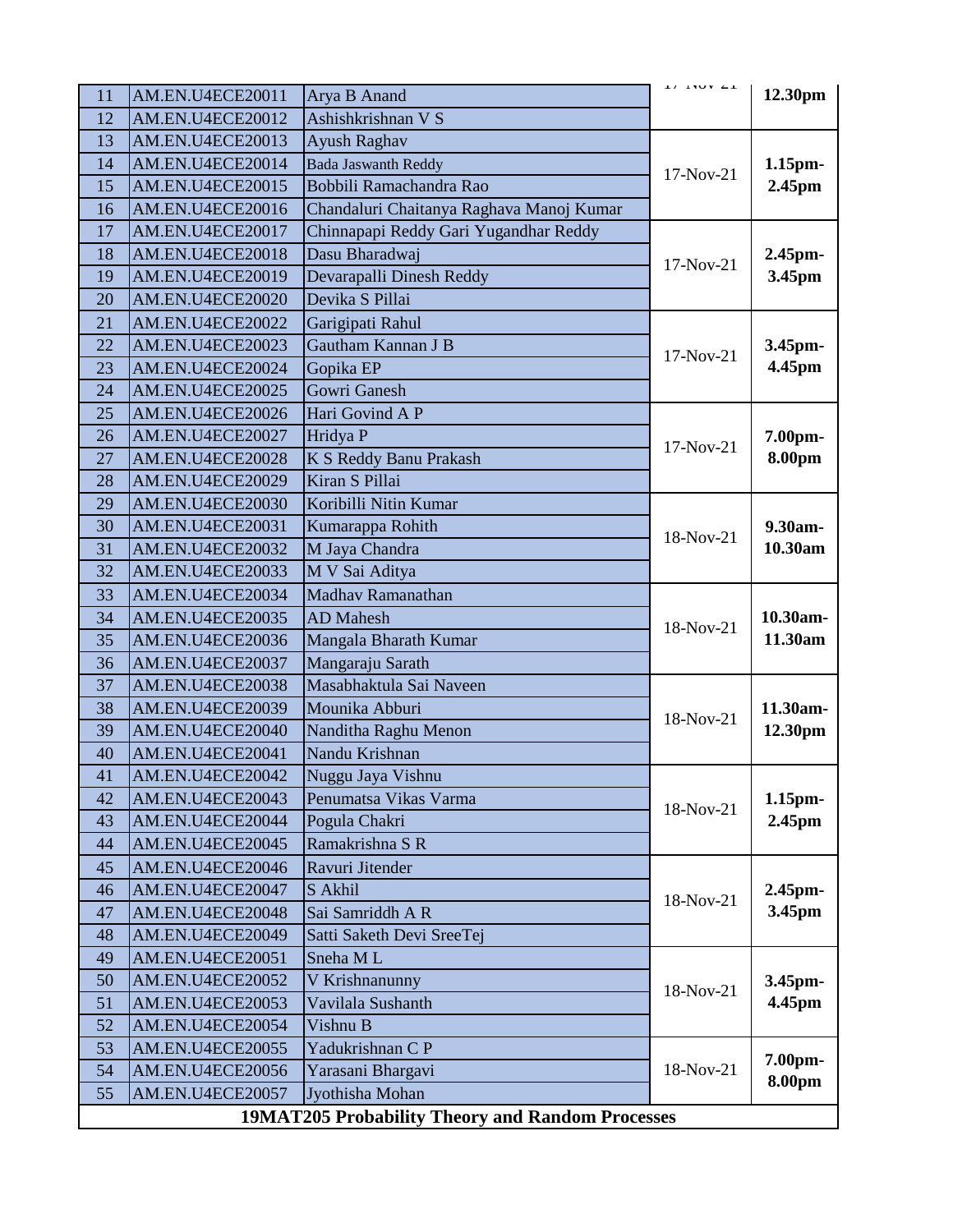|                | Sl.No. Roll Number | Name                                   | Time                     | Date       |
|----------------|--------------------|----------------------------------------|--------------------------|------------|
| $\mathbf{1}$   | AM.EN.U4ECE20001   | A Niranjan                             | 9:00-9:10am              |            |
| $\overline{2}$ | AM.EN.U4ECE20002   | Abhijith M                             | $9:10-9:20$              |            |
| 3              | AM.EN.U4ECE20003   | Adithya R                              | 9:20-9:30                |            |
| $\overline{4}$ | AM.EN.U4ECE20004   | Adithya S B                            | 9:30-9:40                |            |
| 5              | AM.EN.U4ECE20005   | Aiswarya S                             | 9:40-9:50                |            |
| 6              | AM.EN.U4ECE20006   | Akella Madhav                          | 9:50-10:00               |            |
| 7              | AM.EN.U4ECE20007   | Akshita Singh                          | $\overline{10:00-10:10}$ |            |
| 8              | AM.EN.U4ECE20008   | Aman Kumar Singh                       | 10:10-10:20              |            |
| 9              | AM.EN.U4ECE20009   | Angel Prabha P P                       | 10:20-10:30              |            |
| 10             | AM.EN.U4ECE20010   | Aravind M S                            | 10:30-10:40              |            |
| 11             | AM.EN.U4ECE20011   | Arya B Anand                           | 10:40-10:50              |            |
| 12             | AM.EN.U4ECE20012   | Ashishkrishnan V S                     | 10:50-11:00              |            |
| 13             | AM.EN.U4ECE20013   | Ayush Raghav                           | 11:00-11:10              |            |
| 14             | AM.EN.U4ECE20014   | <b>Bada Jaswanth Reddy</b>             | 11:10-11:20              |            |
| 15             | AM.EN.U4ECE20015   | Bobbili Ramachandra Rao                | 11:20-11:30              |            |
| 16             | AM.EN.U4ECE20016   | Chandaluri Chaitanya Raghava Manoj Kum | 11:30-11:40              |            |
| 17             | AM.EN.U4ECE20017   | Chinnapapi Reddy Gari Yugandhar Reddy  | 11:40-11:50              |            |
|                |                    |                                        | $11:50-$                 |            |
| 18             | AM.EN.U4ECE20018   | Dasu Bharadwaj                         | 12:00PM                  | 19/11/2021 |
|                |                    |                                        |                          |            |
| 19             | AM.EN.U4ECE20019   | Devarapalli Dinesh Reddy               | 2:00-2:10PM              |            |
|                |                    |                                        |                          |            |
| 20             | AM.EN.U4ECE20020   | Devika S Pillai                        | 2:10-2:20PM              |            |
|                |                    |                                        |                          |            |
| 21             | AM.EN.U4ECE20022   | Garigipati Rahul                       | 2:20-2:30PM              |            |
|                |                    |                                        |                          |            |
| 22             | AM.EN.U4ECE20023   | Gautham Kannan J B                     | 2:30-2:40PM              |            |
|                |                    |                                        |                          |            |
| 23             | AM.EN.U4ECE20024   | Gopika EP                              | 2:40-2:50PM              |            |
|                |                    |                                        |                          |            |
| 24             | AM.EN.U4ECE20025   | Gowri Ganesh                           | 2:50-3:00PM              |            |
|                |                    |                                        |                          |            |
| 25             | AM.EN.U4ECE20026   | Hari Govind A P                        | 3:00-3:10PM              |            |
|                |                    |                                        |                          |            |
| 26             | AM.EN.U4ECE20027   | Hridya P                               | 3:10-3:20PM              |            |
|                |                    |                                        |                          |            |
| 27             | AM.EN.U4ECE20028   | K S Reddy Banu Prakash                 | 3:20-3:30PM              |            |
| 28             | AM.EN.U4ECE20029   | Kiran S Pillai                         | 9:00-9:10am              |            |
| 29             | AM.EN.U4ECE20030   | Koribilli Nitin Kumar                  | 9:10-9:2                 |            |
| 30             | AM.EN.U4ECE20031   | Kumarappa Rohith                       | 9:20-9:30                |            |
| 31             | AM.EN.U4ECE20032   | M Jaya Chandra                         | 9:30-9:40                |            |
| 32             | AM.EN.U4ECE20033   | M V Sai Aditya                         | 9:40-9:50                |            |
| 33             | AM.EN.U4ECE20034   | Madhav Ramanathan                      | 9:50-10:00               |            |
| 34             | AM.EN.U4ECE20035   | <b>AD</b> Mahesh                       | 10:00-10:10              |            |
| 35             | AM.EN.U4ECE20036   | Mangala Bharath Kumar                  | 10:10-10:20              |            |
| 36             | AM.EN.U4ECE20037   | Mangaraju Sarath                       | 10:20-10:30              |            |